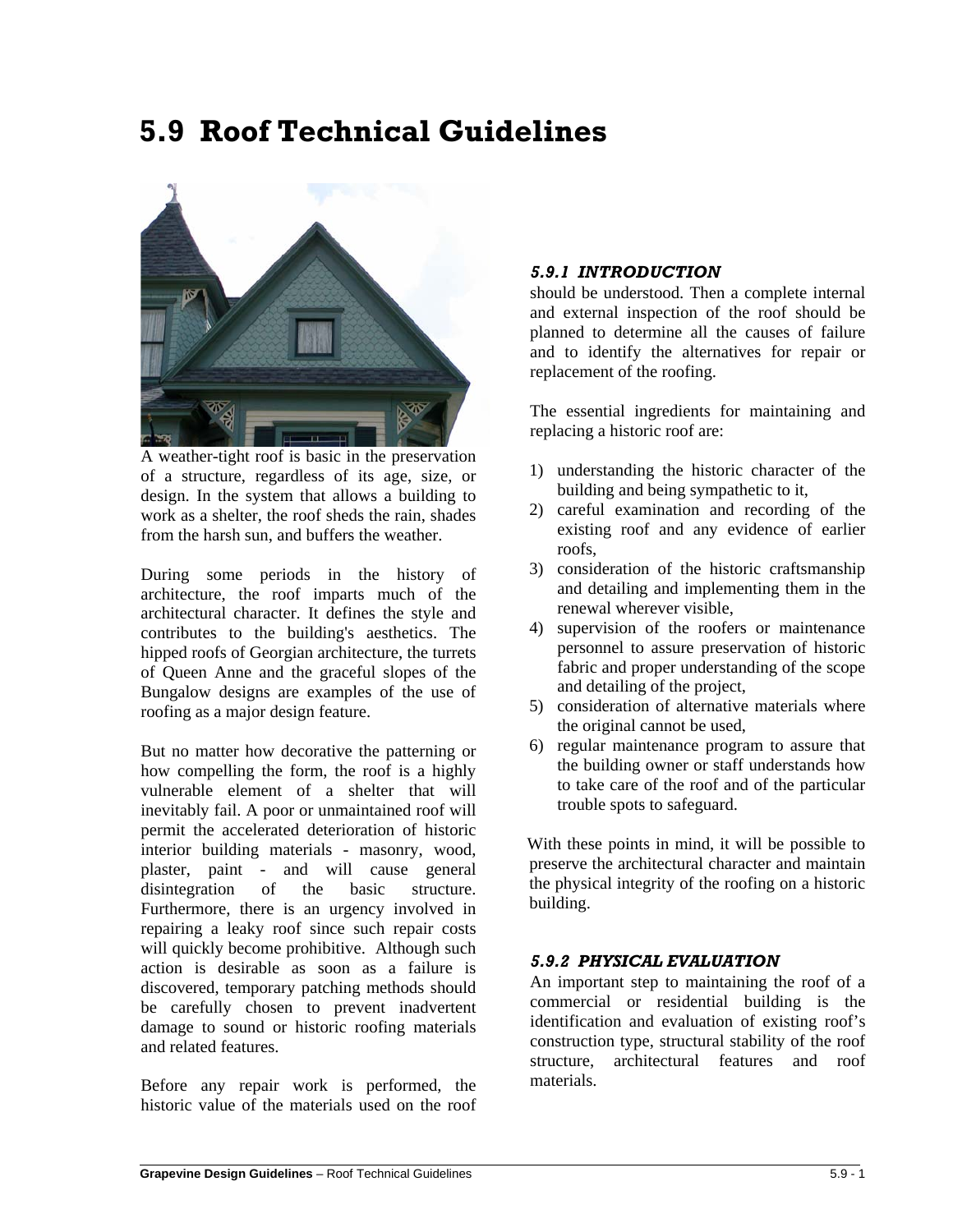Roof failures may be categorized into two groups – those that require routine maintenance or replacement of roofing materials, and those that are more complex and require professional assistance.

Routine maintenance roof repairs or replacement may include damaged roof shingles, a roof shingle that has fallen from its location, or replacement of the roof due to its age.

If the roof problem is more complex than this, it may be necessary to contact a professional, either an architect, a reputable roofing contractor, or a craftsman familiar with the inherent characteristics of the particular roofing system involved. These professionals may be able to advise on immediate patching procedures and help plan more permanent repairs.

A thorough examination of the roof should start with an appraisal of the existing condition and quality of the roofing material itself. Particular attention should be given to any southern slope because year-round exposure to direct sun may cause it to break down first.

**Support Systems Evaluation:** Once the condition of the roofing material has been determined, the related features and support systems should be examined on the exterior and on the interior of the roof. The gutters and downspouts need periodic cleaning and maintenance since a variety of debris fill them, causing water to back up and seep under roofing units. Water will eventually cause fasteners, sheathing, and roofing structure to deteriorate. Although unlikely in north Texas, the daily freeze-thaw cycles in winter can cause ice floes to develop under the roof surface. The pressure from these ice floes will dislodge the roofing material, especially slates, shingles, or tiles.

Many commercial buildings have built-in gutters set within the perimeter of the roof. The downspouts for these gutters may run within the walls of the building, or drainage may be through the roof surface or through a parapet to exterior downspouts. These systems can be effective if properly maintained; however, if the roof slope is inadequate for good runoff, or if the traps are allowed to clog, rainwater will form pools on the roof surface. Interior downspouts can collect debris and thus back up, perhaps leaking water into the surrounding walls. Exterior downspouts may fill with water, which in cold weather may freeze and crack the pipes. Conduits from the built-in gutter to the exterior downspout may also leak water into the surrounding roof structure or walls.

Failure of the roof flashing is usually a major cause of roof deterioration. Flashing should be carefully inspected for failure caused by either poor workmanship, thermal stress, or metal deterioration (both of flashing material itself and of the fasteners). With many roofing materials, the replacement of flashing on an existing roof is a major operation, which may require taking up large sections of the roof surface. Therefore, the installation of top quality flashing material on a new or replaced roof should be a primary consideration. Remember, some roofing and flashing materials are not compatible.

# *5.9.3 REPLACING THE HISTORIC ROOFING MATERIAL*

With some exceptions, most historic roofing materials are available today. If not, an architect or preservation group who has previously worked with the same type material may be able to recommend suppliers. Special roofing materials, such as tile or embossed metal shingles, can be produced by manufacturers of related products that are commonly used elsewhere, either on the exterior or interior of a structure. With some creative thinking and research, the historic materials usually can be found.

**Replacing Historic Wood Shingles:** Wood shingle roofs are important elements of many historic buildings. The special visual qualities imparted by both the historic shingles and the installation patterns should be preserved when a wooden shingle roof is replaced. This requires an understanding of the size, shape, and detailing of the historic shingle and the method of fabrication and installation. These combined to create roofs expressive of particular architectural styles, which were often influenced by regional craft practices.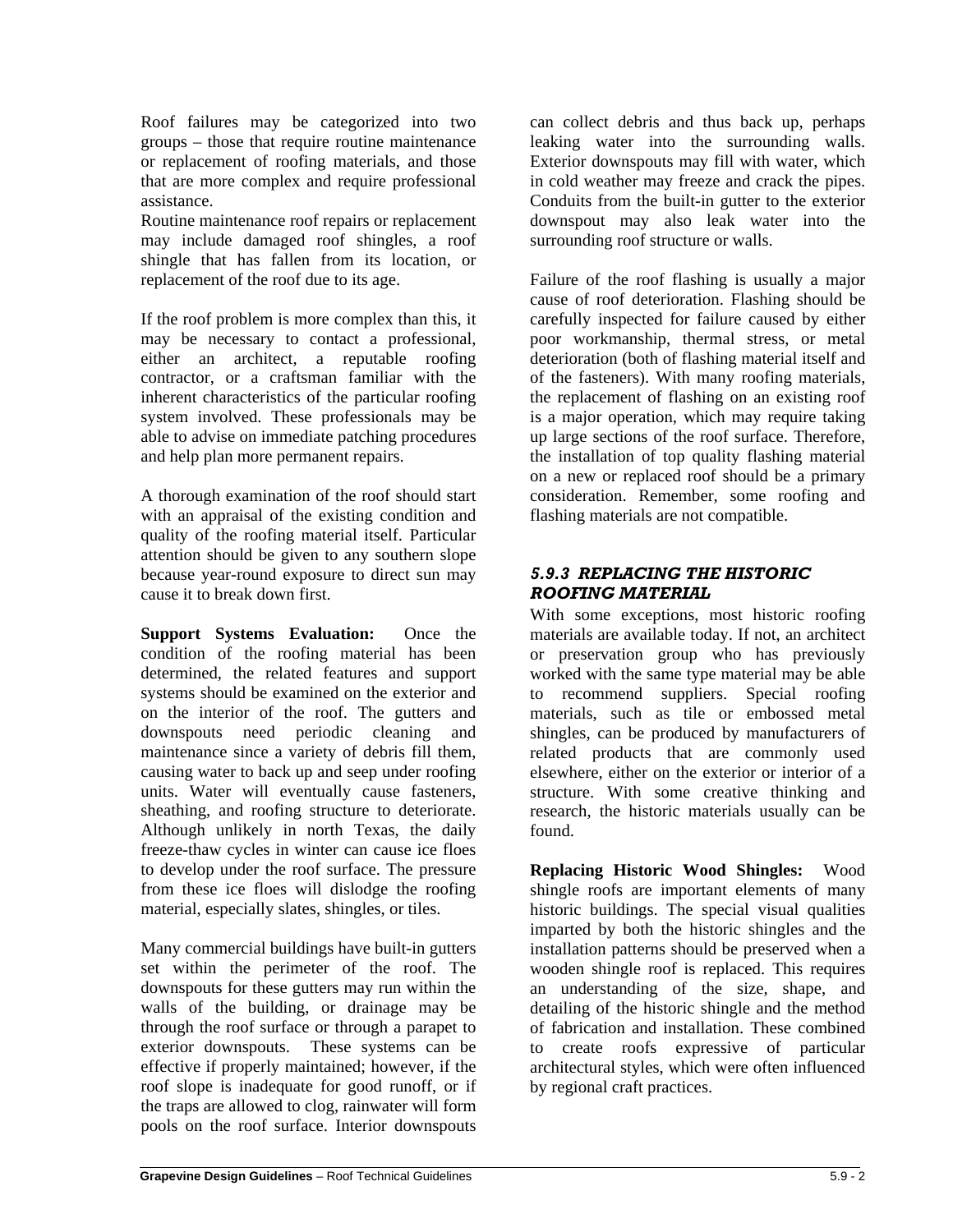Wood shingle roofs need periodic replacement. They can last from 15 to over 60 years, but the shingles should be replaced before there is deterioration of other wooden components of the building. Appropriate replacement shingles are available, but careful research, design, specifications, and the selection of a skilled roofer are necessary to assure a job that will both preserve the appearance of the historic building and extend the useful life of the replacement roof. Commercially available modern shingles and shakes are for the most part machine-made.

Replacement roofs must comply with local codes which may require, for example, the use of shingles treated with chemicals or pressureimpregnated salts to retard fire. These requirements can usually be met without longterm visual effects on the appearance of the replacement roof.

Method of manufacture: While commercially available shakes are promoted by the industry as handsplit, most are split by machine (this reduces the high cost of hand labor).

**Coatings and Treatments:** Shingles may be treated to obtain a fire-retardant rating; to add a fungicide preservative (generally toxic); to revitalize the wood with a penetrating stain (oil as well as water based); and to give color.

Penetrating stains and water repellent sealers are sometimes recommended to revitalize wood shingles subject to damage by ultraviolet rays. Some treatments are oil-borne, some are waterborne, and some are combined with a fungicide or a water repellent. If any of these treatments is to be used, they should be identified as part of the specifications. Manufacturers should be consulted regarding the toxicity or other potential complications arising from the use of a product or of several in combination. It is also important not to coat the shingles with vapor impermeable solutions that will trap moisture within the shingle and cause rotting from beneath.

**Alternative Roof Materials:** The use of the historic roofing material on a structure may be restricted by building codes or by the availability of the materials, in which case an appropriate alternative will have to be found. In a rehabilitation project, there may be valid reasons for replacing the roof with a material other than the original. The historic roofing may no longer be available, or the cost of obtaining specially fabricated materials may be prohibitive. But the decision to use an alternative material should be weighed carefully against the primary concern to keep the historic character of the building.

If the roof is flat and is not visible from any elevation of the building, and if there are advantages to substituting a modern built-up composition roof for what might have been a flat metal roof, then it may make better economic and construction sense to use a modern roofing method. But if the roof is readily visible, the alternative material should match as closely as possible the scale, texture, and coloration of the historic roofing material.

Fire-retardant, treated wood shingles are currently available. The treated wood tends, however, to be brittle, and may require extra care (and expense) to install. In some instances, shingles laid with an interlay of fire-retardant building paper may be an acceptable alternative. As an alternate, asphalt shingles or ceramic tiles are common substitute materials intended to duplicate the appearance of wood shingles, slates, or tiles.

Lead-coated copper, terne-coated steel, and aluminum/zinc-coated steel can successfully replace tin, terne plate, zinc, or lead. Coppercoated steel is a less expensive (and less durable) substitute for sheet copper.

# *5.9.4 TEMPORARY STABILIZATION*

It may be necessary to carry out an immediate and temporary stabilization to prevent further deterioration until research can determine how the roof should be restored or rehabilitated, or until funding can be provided to do a proper job. A simple covering of exterior plywood or roll roofing might provide adequate protection, but any temporary covering should be applied with caution. One should be careful not to overload the roof structure, or to damage or destroy historic evidence or fabric that might be